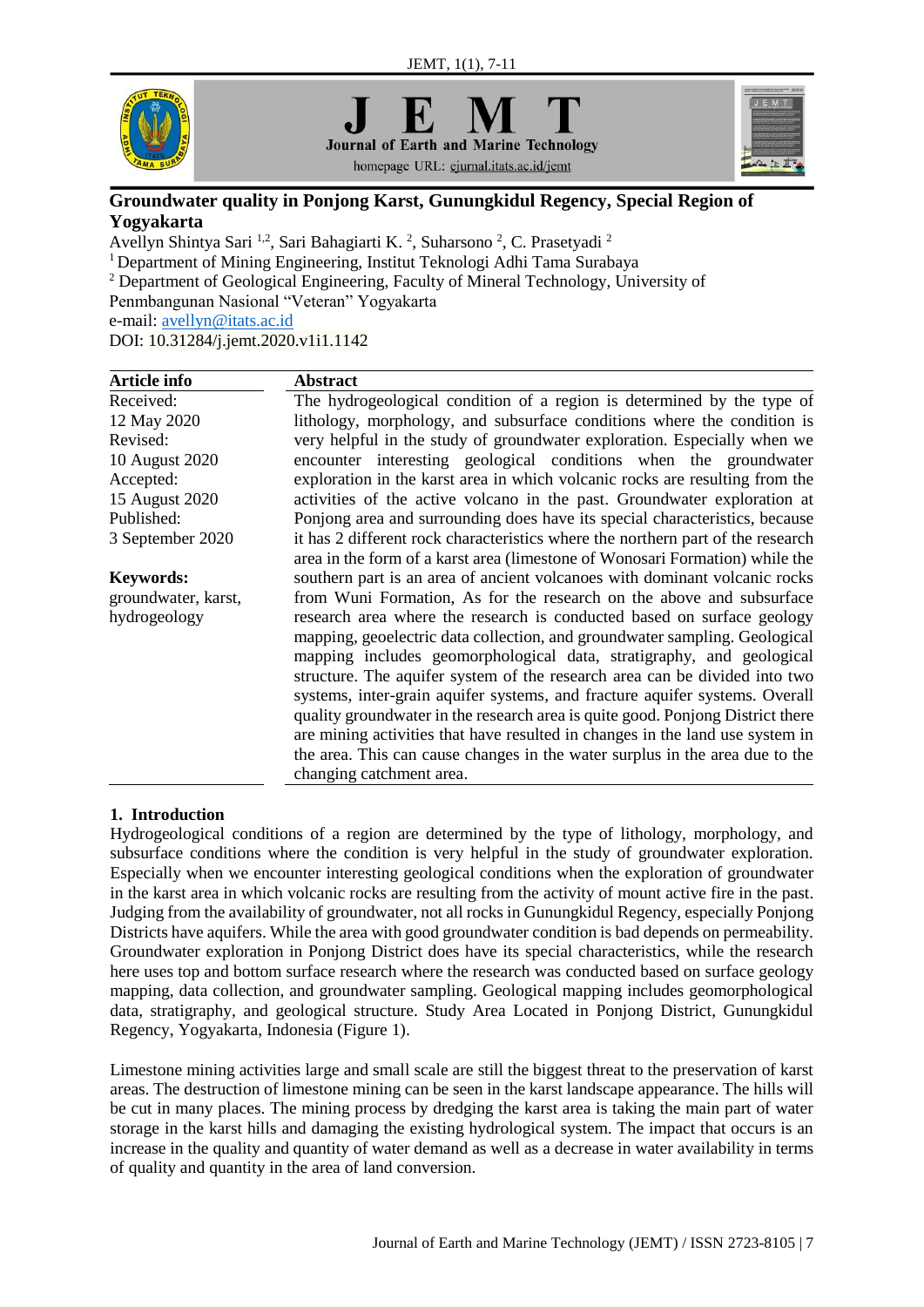

**Figure 1.** The study area

## **2. Methodology**

This research was conducted based on surface geology mapping, data collection, and groundwater sampling. Geological mapping includes geomorphological data, stratigraphy, and structural geology.

#### **3. Result and discussion**

Groundwater exploration at the Ponjong area and surrounding does have its special characteristics because it has 2 different rock characteristics where the northern part of the research area in the form of karst area (limestone of Wonosari Formation). Formation (Figure 4).



**Figure 2.** The location of Ponjong Karst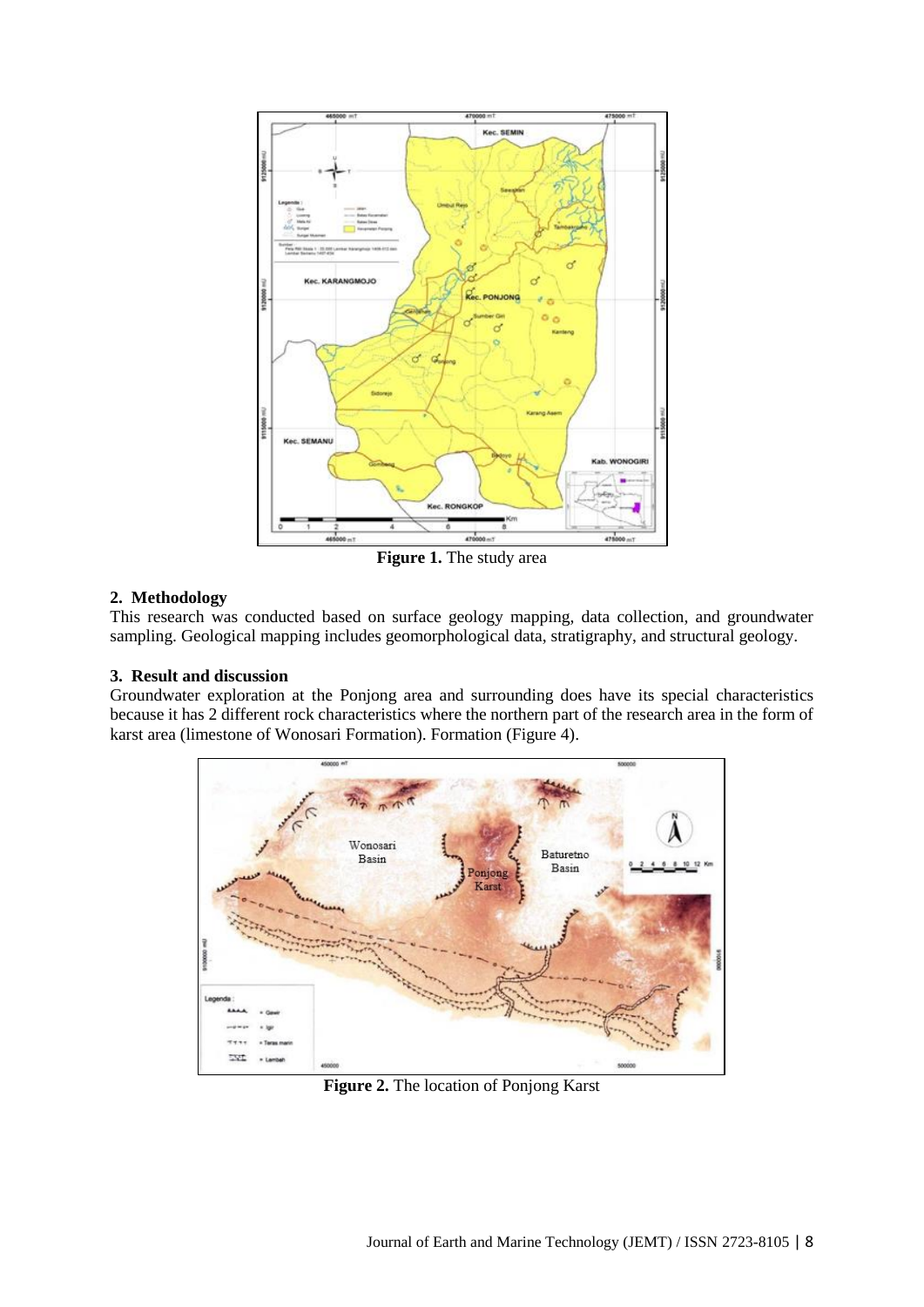

**Figure 3.** Model aquifer typology: (a) Typology of aquifer system of volcanic sediments [1], (b) Typology of alluvial sedimentary aquifer systems, (c) Typology of sedimentary aquifer systems, (d) Typology of crystalline aquifer systems [2], (e) Typology of a folded sedimentary aquifer system, (f) Aquifer typology of karst [3]



**Figure 4.** Groundwater Basin of Gunungkidul Regency (left) [4], Stratigraphy of Study Area (right) [5]

#### *3.1. Chemical water quality in limestone*

Limestone is a sedimentary rock [6]that is chemically composed of calcium carbonate (CaCO3). Based on laboratory tests, limestone contains ingredients as shown in table 1 below.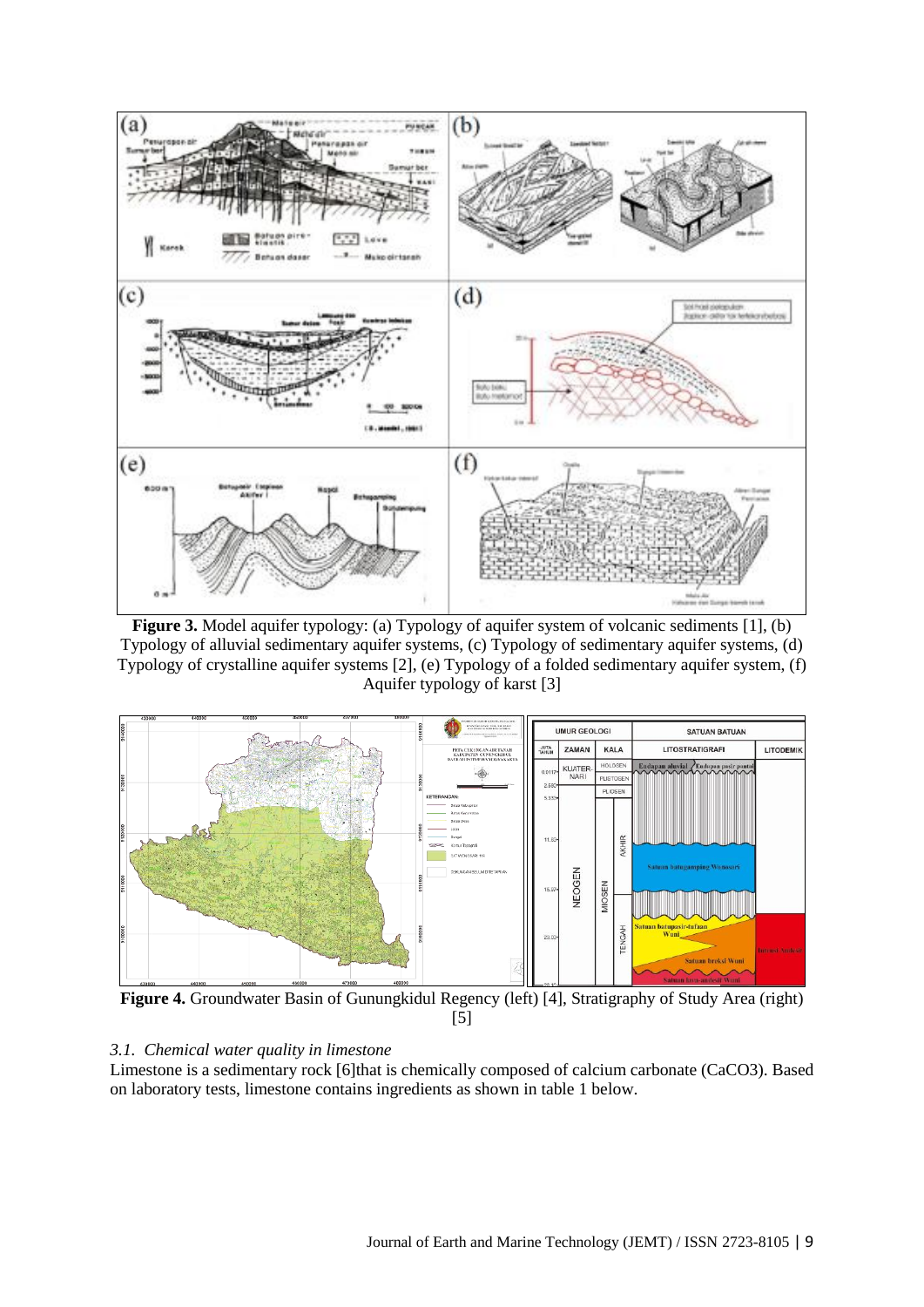|     |                       | <b>Laboratory</b> analysis                 |                          |                      |                                                             |              |                             |              |              |  |
|-----|-----------------------|--------------------------------------------|--------------------------|----------------------|-------------------------------------------------------------|--------------|-----------------------------|--------------|--------------|--|
| No. | <b>Sample</b><br>code | $X = East$<br>$Y = North$<br>$Z = Elevasi$ | <b>DHL</b><br>(Umhos/Cm) | <b>TDS</b><br>(mg/l) | pH                                                          | Fe<br>(mg/l) | CaCO <sub>3</sub><br>(mg/l) | Ca<br>(mg/l) | Mg<br>(mg/l) |  |
|     |                       | $X = 0.468355$                             |                          |                      |                                                             |              |                             |              |              |  |
| 1.  | <b>SM01</b>           | $Y = 9114414$                              | 408                      | 196                  | 6,77                                                        | 0,07         | 145,5                       | 11,64        | 27,936       |  |
|     |                       | $Z = 311$                                  |                          |                      |                                                             |              |                             |              |              |  |
|     |                       | $X = 0468418$                              |                          |                      |                                                             |              |                             |              |              |  |
| 2.  | SM 02                 | $Y = 9114397$                              | 760                      | 370                  | 6,61                                                        | 0,06         | 212,43                      | 52,768       | 19,3224      |  |
|     |                       | $Z = 307$                                  |                          |                      |                                                             |              |                             |              |              |  |
|     |                       | $X = 0468469$                              |                          |                      |                                                             |              |                             |              |              |  |
| 3.  | SM 03                 | $Y = 9114438$                              | 627                      | 304                  | 6,73                                                        | 0,03         | 172,66                      | 48,8888      | 42,292       |  |
|     |                       | $Z = 307$                                  |                          |                      |                                                             |              |                             |              |              |  |
|     |                       | $X = 0.468543$                             |                          |                      |                                                             |              |                             |              |              |  |
| 4.  | SM 04                 | $Y = 9114393$                              | 430                      | 208                  | 6,75                                                        | 0,02         | 142,56                      | 42,292       | 9,0792       |  |
|     |                       | $Z = 310$                                  |                          |                      |                                                             |              |                             |              |              |  |
|     |                       | $X = 0468330$                              |                          |                      |                                                             |              |                             |              |              |  |
| 5.  | SM 05                 | $Y = 9118330$                              | 487                      | 236                  | 6,83                                                        | 0,01         | 129,98                      | 26,772       | 15,132       |  |
|     |                       | $Z = 312$                                  |                          |                      |                                                             |              |                             |              |              |  |
|     |                       | $X = 0468269$                              |                          |                      |                                                             |              |                             |              |              |  |
| 6.  | SM 06                 | $Y = 9114084$                              | 521                      | 252                  | 6,61                                                        | 0,00         | 193,03                      | 61,304       | 9,5448       |  |
|     |                       | $Z = 305$                                  |                          |                      |                                                             |              |                             |              |              |  |
|     |                       | $X = 0.467670$                             |                          |                      |                                                             |              |                             |              |              |  |
| 7.  | SM 07                 | $Y = 9114182$                              | 345                      | 166,2                | 7,01                                                        | 0,02         | 148,41                      | 28,712       | 18,3912      |  |
|     |                       | $Z = 276$                                  |                          |                      |                                                             |              |                             |              |              |  |
|     |                       | $X = 0467425$                              |                          |                      |                                                             |              |                             |              |              |  |
| 8.  | <b>SM08</b>           | $Y = 9113790$                              | 427                      | 206                  | 6,69                                                        | 0,06         | 142,59                      | 32,204       | 14,8992      |  |
|     |                       | $Z = 285$                                  |                          |                      |                                                             |              |                             |              |              |  |
|     |                       | $X = 0.469586$                             |                          |                      |                                                             |              |                             |              |              |  |
| 9.  | SM 09                 | $Y = 9114348$                              | 577                      | 280                  | 6,89                                                        | 0,00         | 141,62                      | 7,76         | 29,3328      |  |
|     |                       | $Z = 353$                                  |                          |                      |                                                             |              |                             |              |              |  |
|     |                       | $X = 0.469659$                             |                          |                      |                                                             |              |                             |              |              |  |
| 10. | <b>SM10</b>           | $Y = 9114273$                              | 437                      | 211                  | 6,53                                                        | 0,02         | 202,73                      | 29,876       | 30,7296      |  |
|     |                       | $Z = 351$                                  |                          |                      |                                                             |              |                             |              |              |  |
|     |                       | $X = 0.469339$                             |                          |                      |                                                             |              |                             |              |              |  |
| 11. | <b>SM11</b>           | $Y = 9119339$                              | 505                      | 244                  | 6,89                                                        | 0,00         | 203,7                       | 6,984        | 44,6976      |  |
|     |                       | $Z = 346$                                  |                          |                      |                                                             |              |                             |              |              |  |
|     |                       |                                            | T11A W1                  | $\mathbf{1}$         | $\mathcal{F}_{\mathcal{A}}$ and $\mathcal{F}_{\mathcal{A}}$ | $C = 1$      | D                           |              |              |  |

**Table 1.** Limestone chemical analysis laboratory Ponjong District

|                              |                                |          |                | <b>Table 2.</b> Water quality criteria of class B |                 |               |
|------------------------------|--------------------------------|----------|----------------|---------------------------------------------------|-----------------|---------------|
| N <sub>0</sub><br>Parameters |                                | Average  | No             | Parameters                                        | Unit            | Maximum value |
|                              |                                | (% )     |                | Physical                                          |                 |               |
| 1                            | SiO <sub>2</sub>               | 0.048571 | a              | Total dissolved (TDS)<br>mg/1                     |                 | 1.000         |
| $\overline{c}$               | $Al_2O_3$                      | 0.16587  | b              | Temperature                                       | $\rm ^{\circ}C$ | Deviation 3   |
| 3                            | Fe <sub>2</sub> O <sub>3</sub> | 0.123302 | $\overline{c}$ | Chemical                                          |                 |               |
| 4                            | CaO                            | 54.11147 | a              | pH                                                |                 | $6,5-9$       |
| 5                            | MgO                            | 0.300962 | b              | Zinc $(Zn^{2+})$                                  | mg/1            | 0,05          |
| 6                            | Na <sub>2</sub> O              | 0.037527 | $\mathbf c$    | Fluoride $(F)$                                    | mg/1            | 1,5           |
| 7                            | $K_2O$                         | 0.034752 | d              | Arsenic (As)                                      | mg/1            | 1             |
| 8                            | TiO <sub>2</sub>               | 0.028919 | e              | Carbonate $(CaCO3)$                               | mg/1            | 500           |
| 9                            | MnO <sub>2</sub>               | 0.0288   | f              | Magnesium $(Mg)$                                  | mg/1            |               |
| 10                           | $P_2O_3$                       | 0.044258 | g              | Nitrat $(NO3.)$                                   | mg/1            | 10            |
| 11                           | CaCO <sub>3</sub>              | 166.83   | h              | Nitrit $(NO2.)$                                   | mg/1            | 0,06          |
| 12                           | MgCO <sub>3</sub>              | 0.600577 | $\mathbf{1}$   | Sulphate $(SO42)$                                 | mg/1            | 400           |
| 13                           | $H_2O$                         | 0.775687 |                | Copper $(Cu^{2+})$                                | mg/1            | 0,02          |
| 14                           | HD                             | 42.79076 | k              | Chloride (Cl <sup>-</sup> )                       | mg/1            | 600           |
|                              |                                |          | 1              | Manganese (Mn)                                    | mg/1            |               |
|                              |                                |          | m              | Iron $(Fe)$                                       | mg/1            |               |
|                              |                                |          | 3              | <b>Biology</b>                                    |                 |               |
|                              |                                |          | a              | Coliform total                                    | <b>MPN/100</b>  | Not pipeline  |
|                              |                                |          |                |                                                   | ml              | water: 50     |